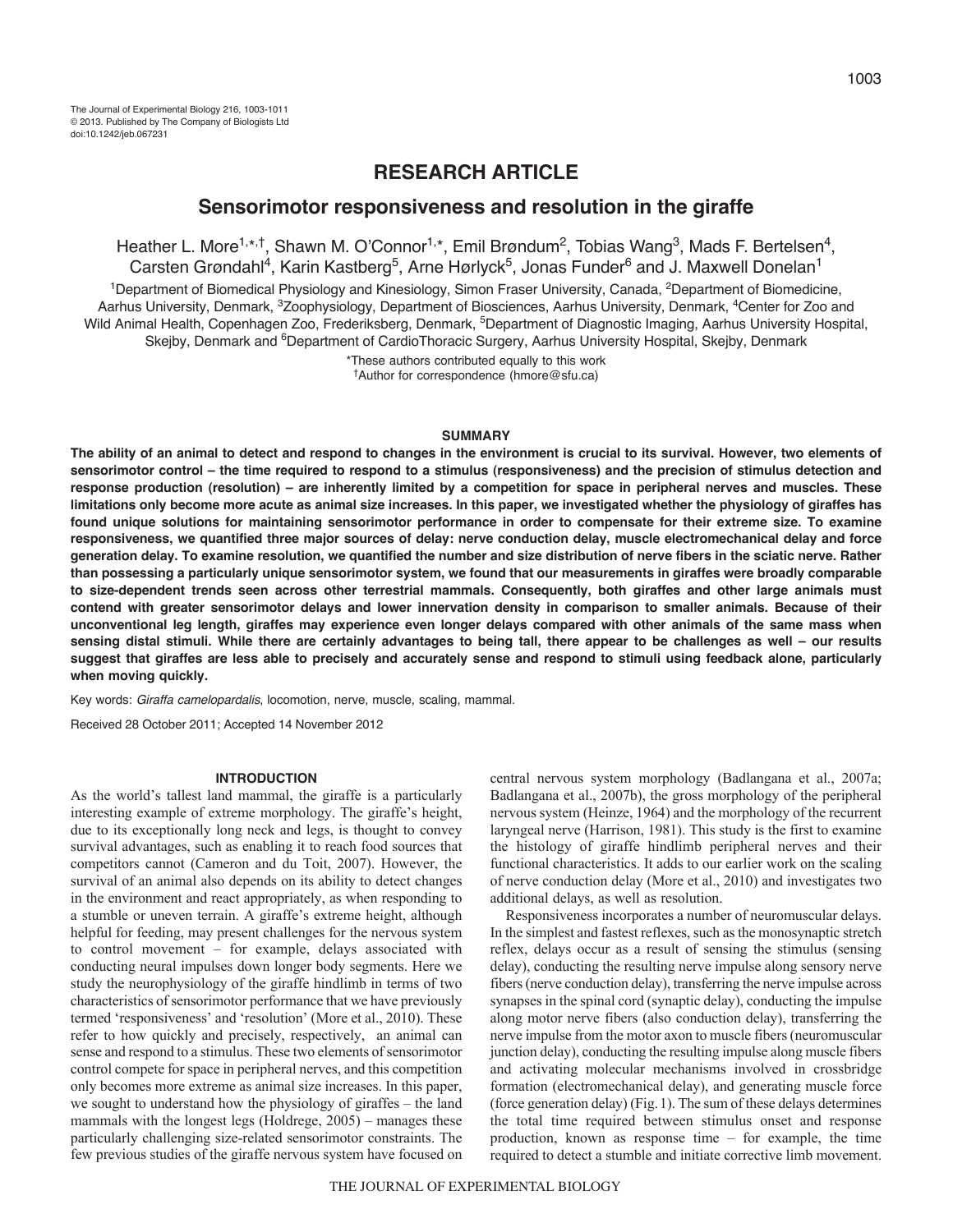

Fig. 1. Sources of sensorimotor delay. In a simple monosynaptic reflex arc, the total time between stimulus onset and force production (response time) incorporates delays due to sensing the stimulus (sensing delay), conducting the resulting nerve impulse along nerve fibers (nerve conduction delay), transferring the nerve impulse between axons in the spinal cord (synaptic delay), transferring the nerve impulse from the motor axon to muscle fibers (neuromuscular junction delay), conducting the resulting impulse along muscle fibers and activating the molecular mechanisms involved in crossbridge formation (electromechanical delay), and generating muscle force (force generation delay).

Some delays affect responsiveness more than others. For example, sensing delay, synaptic delay and neuromuscular junction delay are fairly short, on the order of milliseconds (Renshaw, 1940; Katz and Miledi, 1965; Prochazka et al., 1976; Datyner and Gage, 1980; Burke et al., 1983), whereas nerve conduction delay, electromechanical delay and force generation delay can be relatively long, on the order of tens of milliseconds (Burke et al., 1973; Raikova et al., 2007; More et al., 2010).

Responsiveness may depend strongly on animal size. Specifically, delays associated with nerve conduction, electromechanical processes and force generation have the potential to substantially increase in larger animals. Nerve conduction delay is partially related to length-related body dimensions, as the time taken for an impulse to be conducted down a nerve fiber depends both on the distance it must travel and the finite speed of impulse conduction. The processes that determine electromechanical delay may also depend on body size. One such process is impulse conduction along muscle fibers, which, all else being equal, will take more time for longer fibers. Although the scaling relationship between muscle fiber length and body size has not been well characterized, muscle fibers in large animals, such as giraffes, are certainly longer than the corresponding whole-muscle length in small animals, such as rats (Alexander et al., 1981; Gans et al., 1989; Loeb and Richmond, 1994). Force generation delay reflects the time between force onset and the production of peak force; it is known that the maximum velocity of muscle fiber shortening decreases with animal size (Rome et al., 1990; Toniolo et al., 2004), suggesting that it will take larger animals more time to generate peak force.

Resolution depends on the density of nerve and muscle fibers throughout the body. For a given body size, if an animal has more sensory nerve fibers it can more precisely sense the location of a stimulus; similarly, if an animal has more motor units it can generate finer gradations of muscle force within the same force range (Enoka, 1995; More et al., 2010). Therefore, like responsiveness, resolution is partially dependent on body dimensions. However, rather than directly depending on length, resolution is dependent on body dimensions that scale with higher powers of length, such as body volume. For example, comparing two animals that differ in length by a factor of two, the larger animal will have a body volume eight times greater and will thus need eight times as many nerve fibers if each fiber is to innervate the same amount of tissue (More et al., 2010).

Animals face a trade-off between responsiveness and resolution, which becomes more acute with increasing body size. In the case of nerves, as length-related body dimensions increase, nerve conduction velocity must also increase if nerve conduction delay is to remain constant (More et al., 2010). A myelinated nerve fiber's conduction velocity is proportional to its diameter (Hursh, 1939; Rushton, 1951), so an increase in conduction velocity can only be arrived at by a concomitant increase in nerve fiber diameter. However, as body volume increases, the number of nerve fibers must also increase if resolution is to remain constant. If absolute responsiveness and resolution were maintained in very large animals as compared with small animals, the combination of more and larger diameter nerve fibers would render their nerve diameters insupportable: in our previous paper we calculated that if an elephant had the same absolute responsiveness and resolution as a shrew, its sciatic nerve would have a diameter of 30m (More et al., 2010).

It is possible that, rather than maintaining constant absolute delays, sensorimotor speeds may only need to maintain constant relative delays by increasing at the same rate as other aspects of locomotor dynamics. Many of these characteristic aspects increase more slowly than linear animal dimensions; for example, stride period at equivalent speeds, as well as the time required to fall to the ground, increases with the square-root of linear dimensions (Heglund et al., 1974; Alexander, 2002). It is also possible that nerve fiber number may only need to increase at the same rate as animal surface area, such as in the case of cutaneous receptors (Matthews, 1972). However, even if these two scenarios occurred, total nerve cross-sectional area would still need to increase proportional to the cube of leg length. This is faster than predicted by geometric scaling and would still result in an insupportable increase in nerve diameter over an increase in size of six orders of magnitude.

The need to restrict nerve sizes to physically supportable values forces a trade-off that may limit one or both of responsiveness and resolution. Indeed, we have found in previous work that there is no notable increase in nerve conduction velocity as animal size increases, resulting in increased conduction delays in larger animals (More et al., 2010). Similarly, when we combine data from other studies (Boyd and Davey, 1968; Schnepp et al., 1971; Hashizume et al., 1988), they collectively suggest that increases in the number of nerve fibers and motor units with animal size are not sufficient to maintain resolution. This does not imply that large animals are disadvantaged in the wild, but rather suggests that they may need to use additional mechanisms such as prediction of their environment and body state to more effectively sense stimuli and control their movement (Wolpert and Ghahramani, 2000).

Here, we examined neuromuscular delays and nerve fiber number in the giraffe hindlimb as representative measurements of responsiveness and resolution in the giraffe sensorimotor system. The giraffe is especially suited for understanding compromises in sensorimotor performance – as one of the largest land mammals, it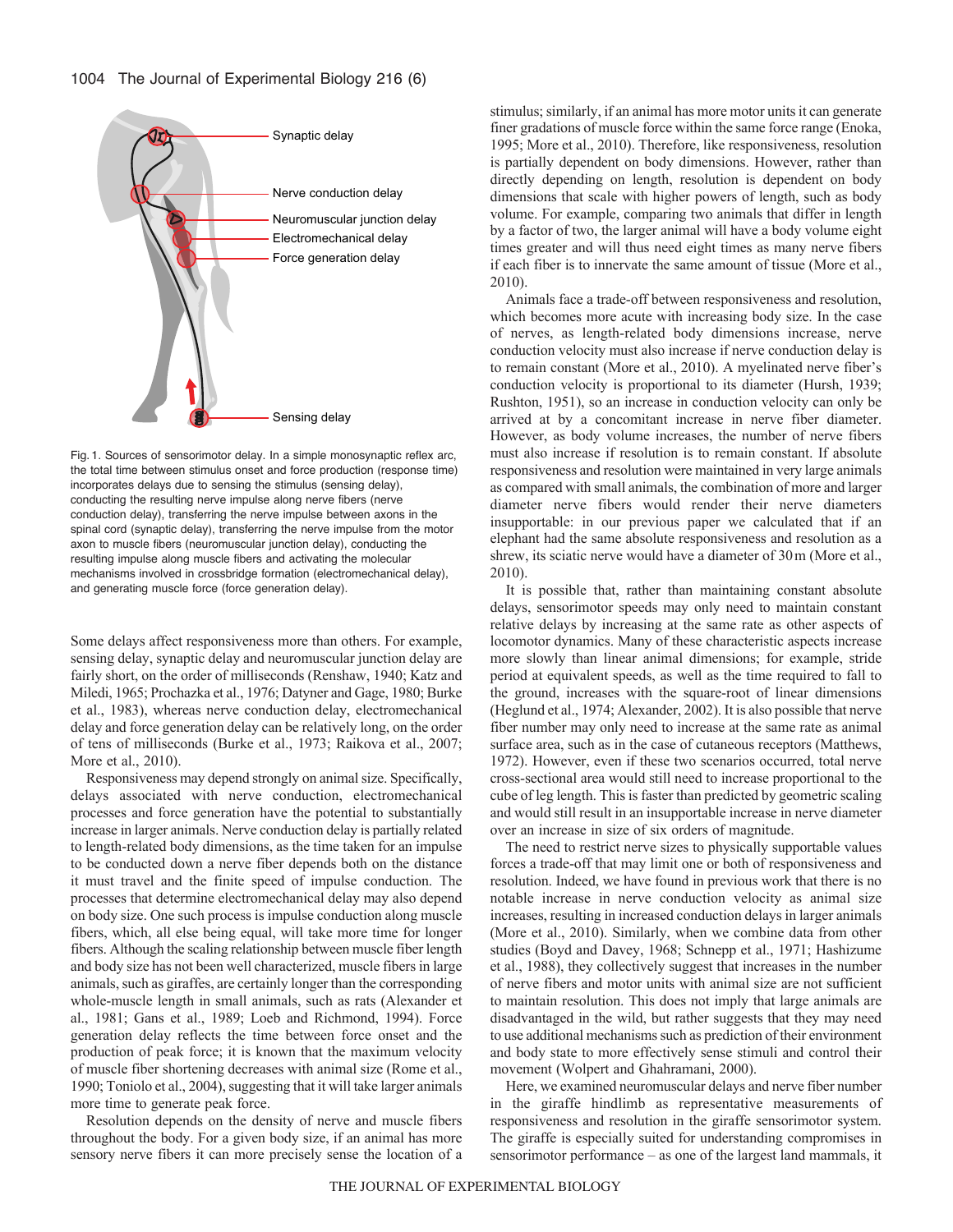| Subject         | Mass (kg)  | Height<br>(m) | Leg length<br>(m)                                             | Age<br>(months) | Nerve conduction<br>velocity $(m s^{-1})$ | Force<br>onset (ms) | Force onset to<br>peak force (ms) | Total no.<br>fascicles | Analyzed no.<br>nerve fibers | Estimated no. nerve<br>fibers in sciatic nerve |
|-----------------|------------|---------------|---------------------------------------------------------------|-----------------|-------------------------------------------|---------------------|-----------------------------------|------------------------|------------------------------|------------------------------------------------|
|                 | 527        |               |                                                               | 33              |                                           | 12.6                | 44.8                              |                        |                              |                                                |
| 2               | 445        | 3.3           |                                                               | 33              | 50.0                                      | 14.5                | 43.6                              | 190                    | 3466                         | 104,600                                        |
| 3               | 420        | 3.4           |                                                               | 24              |                                           | 14.6                | 60.5                              |                        |                              |                                                |
| 4               | 654        | 3.9           | 2.0                                                           | 48              |                                           |                     |                                   | 172                    | 4716                         | 96,820                                         |
| 5               | 456        | 3.5           | 1.7                                                           | 36              | 30.4                                      |                     |                                   | 304                    | 3335                         | 110,696                                        |
| 6               | 475        | 3.6           | 1.8                                                           | 42              | 43.4                                      |                     |                                   |                        |                              |                                                |
|                 | 603        | 3.8           | 1.8                                                           | 51              |                                           | 11.8                | 34.9                              |                        |                              |                                                |
| 8               | 490        | 3.4           | 1.7                                                           | 42              | 77.8                                      |                     |                                   | 244                    | 4042                         | 114.670                                        |
| Mean $\pm$ s.d. | $509 + 82$ | $3.6 + 0.2$   | $1.8 + 0.1$                                                   | $39+9$          | $50.4 \pm 20.0$                           | $13.4 \pm 1.4$      | $45.9 \pm 10.7$                   | $228 + 59$             | 3890±631                     | 106.697±7778                                   |
|                 |            |               | Leg length is the sum of femur, tibia and metatarsal lengths. |                 |                                           |                     |                                   |                        |                              |                                                |

Table1. Physical dimensions and summary results from electrophysiology experiments and sciatic nerve sampling in eight giraffes

has the potential for a particularly acute trade-off between responsiveness and resolution. These compromises may be even more extreme for the giraffe in the case of sensing stimuli at the foot because the giraffe has legs that are over 50% longer than predicted based on its mass [prediction from allometric equations for Bovidae (Alexander, 1979)]. For example, if a giraffe had the same number and size of nerve fibers as an average-shaped animal of the same mass, the giraffe's nerve conduction delay from the foot would be 50% greater while its relative nerve fiber number would remain the same. We sought to learn whether giraffes have patterns of neuromuscular delays and nerve fiber number similar to those of other animals, or whether they have developed a unique solution to this trade-off. One possible solution to offset increased delays would be for giraffes to have a higher nerve conduction velocity than expected based on measured trends with body mass in other animals. However, if total nerve cross-sectional area were to be maintained, this attempt to maintain responsiveness would occur at the expense of resolution and the giraffe would have fewer nerve fibers than expected compared with measured trends. To understand responsiveness, we measured three major sources of delay (nerve conduction delay, electromechanical delay and force generation delay) using a combination of electrical stimulation, muscle activity recording and force recording. To understand resolution, we measured the number and size distribution of axons in the sciatic nerve. We then compared these values with those of other animals to understand how the giraffe's extreme size and unique limb proportions impact its sensorimotor control.

## **MATERIALS AND METHODS**

We acquired electrophysiology data and sciatic nerve samples from eight male giraffes [*Giraffa camelopardalis* (Linnaeus 1758)] aged 2–4 years (Table 1). Electrophysiology procedures and tissue collection were carried out simultaneously with many other research projects during the 2010 Danish Cardiovascular Giraffe Research Programme expedition to Hammanskraal, South Africa. Due to the nature of these multi-experiment protocols, we performed each procedure on only four of the eight animals. Experiments and procedures were approved by the Danish Animal Ethics Committee, the Animal Ethics Screening Committee at The University of Witwatersrand (Johannesburg), the Animal Use and Care Committee of the University of Pretoria (South Africa) and the Simon Fraser University Office of Research Ethics. Permission to euthanize the animals was granted by Gauteng Province, South Africa.

## **Anesthesia**

Each animal was anesthetized prior to any invasive procedures. Following overnight fasting, the giraffe was premedicated by

remote injection with medetomidine  $(5.5 \mu g kg^{-1})$ . Eight minutes later, the giraffe was guided to a chute where it was haltered and blindfolded. An induction dose of etorphine  $(6.5 \mu g kg^{-1})$  and ketamine  $(0.65 \text{ mg kg}^{-1})$  was then administered, and the giraffe was led into an adjacent pen where it became recumbent within 3–7min. A rope connected to the giraffe *via* a halter and passed through a pulley in the ceiling allowed control of the giraffe's head to avoid injury during this process. Immediately after the giraffe was recumbent, a cuffed endotracheal tube (20mm internal diameter) was inserted through a tracheostomy and ancillary ventilation with oxygen was initiated using a demand valve (Burtons Medical Equipment, Marden, Kent, UK). Breathing was maintained through manual ventilation at a rate of 4 breaths min<sup>-1</sup>. A supplementary dose of ketamine  $(0.2 \text{ mg kg}^{-1})$  was administered intravenously before the giraffe was moved to an adjacent room for the experimental procedures.

In two giraffes, anesthesia was maintained by repeated dosing with etorphine and ketamine based on clinical signs, while in the other six animals anesthesia was maintained by intravenous infusion of α-chloralose (15 mg ml<sup>-1</sup>, KVL-pharmacy, Frederiksberg, Denmark) at  $30 \text{ mg} \text{ kg}^{-1} \text{ h}^{-1}$ , decreasing to  $20 \text{ mg} \text{ kg}^{-1} \text{ h}^{-1}$  after 72min, 15mgkg<sup>−</sup><sup>1</sup> h<sup>−</sup><sup>1</sup> after 140min, and then gradually reducing to  $3 \text{ mg} \text{ kg}^{-1} \text{ h}^{-1}$  over the next 7–8h to maintain the animal within the surgical plane. We monitored the giraffe's electrocardiogram and maintained the giraffe's heart rate at  $30-40$  beats min<sup>-1</sup>, rectal temperature at 38–39°C, end-expiratory carbon dioxide tension at  $~40$ mmHg and mean arterial pressure at  $~150$ mmHg using a portable monitor (Mindray PM9000Vet, E-Vet, Haderslev, Denmark) to ensure the giraffe remained stable. In addition, we measured blood gas values every 10min in arterial and venous blood (GEM Premier 3500, Instrumentation Laboratory, Bedford, MA, USA). Values for pH and the partial pressures of carbon dioxide  $(P_{CO<sub>2</sub>)$  and oxygen  $(P_{O<sub>2</sub>})$  at the beginning of data collection were 7.2±0.2, 42.6±16.5 and 167±62mmHg, respectively. Towards the end of the procedure, pH,  $P_{CO2}$  and  $P_{O2}$  remained within physiological limits at 7.3±0.2, 44±9 and 249±153mmHg, respectively (means  $\pm$  s.d.). Once all experiments were complete, the giraffe was euthanized with an overdose of pentobarbital.

## **Electrophysiology**

## Motor nerve conduction velocity

We acquired motor nerve conduction velocity data from four giraffes by electrically stimulating the sciatic nerve at two locations along its length. At each stimulation site, we inserted a pair of electrodes consisting of two thin insulated wires (0.012inch diameter, AS 632, Cooner Wire, Chatsworth, CA, USA) with de-insulated (~5mm) and hooked ends using an epidural needle as a guide (Portex Tuohy,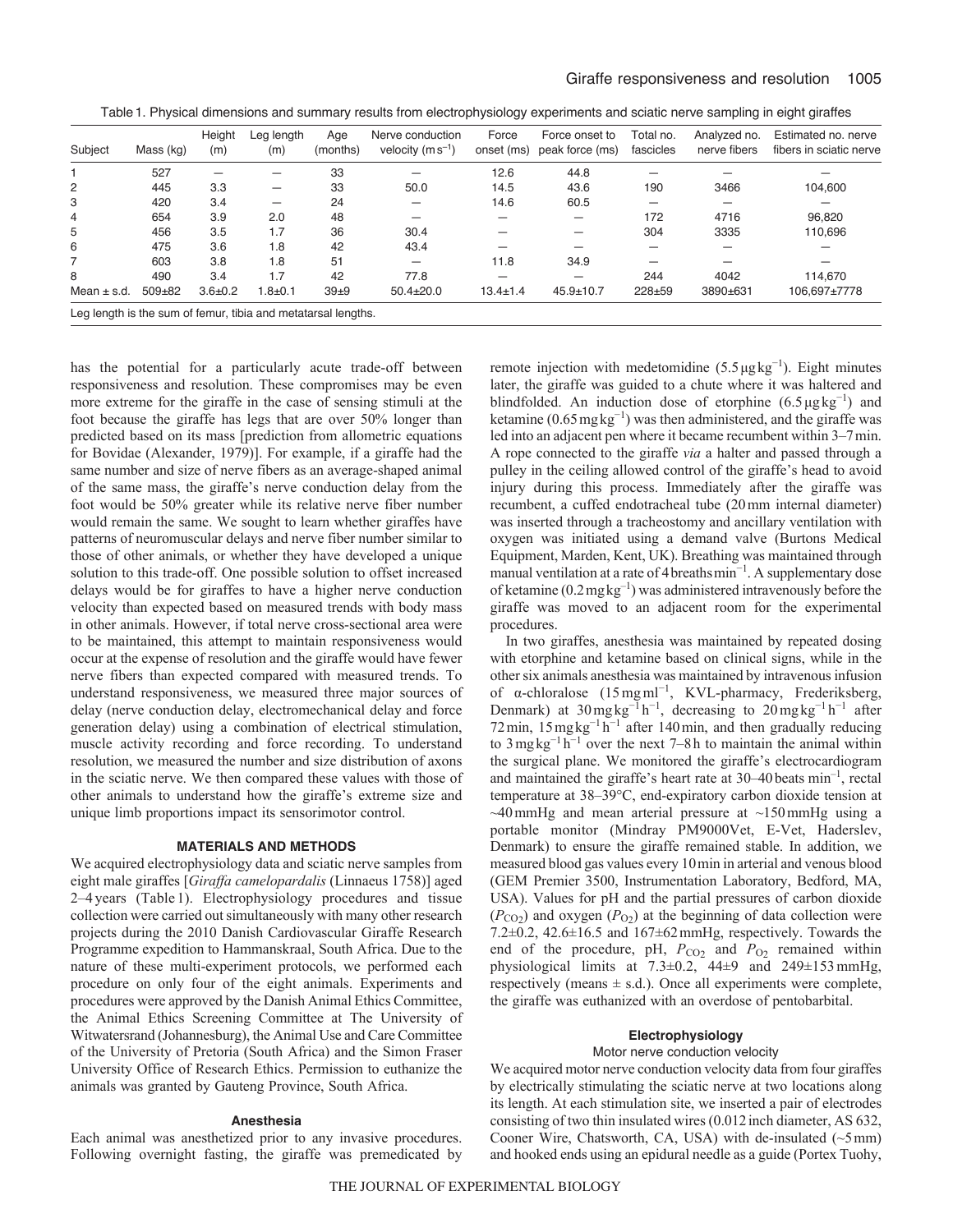

Fig. 2. Nerve conduction velocity measurements. (A)We stimulated the sciatic nerve at two points along its length, and measured the resulting activity in the medial gastrocnemius muscle using electromyography (EMG). We measured the onset time of each recording as the time at which the EMG signal reached a value of 20% of its maximum, then determined the difference in onset times between the two recordings. Finally, we calculated motor nerve conduction velocity by dividing the measured distance between stimulating electrodes by the difference in response onset times. (B) Representative EMG recordings from one giraffe following stimulation of the sciatic nerve at proximal and distal locations.

11cm long, 1.3mm outside diameter; Smiths Medical International, Kent, UK). To insert each electrode, we threaded the wire through the barrel of the needle and, guided by ultrasound (Vivid *i*, GE Healthcare, curved array 4MHz probe, Haifa, Israel), we advanced the needle through the overlaying skin and muscle until its tip was adjacent to the nerve. We then retracted the needle, allowing the wire to remain in the tissue. The distances between electrode pairs ranged from 4 to 8.5cm, and were measured on images collected by ultrasound. A stimulator (SD9, Grass Technologies, West Warwick, RI, USA) delivered a train of square wave pulses on the order of 10V, 1ms duration and 1Hz to the sciatic nerve *via* the proximal pair of stimulating electrodes (Fig.2A). We chose a stimulus strength that resulted in the smallest recognizable electromyography (EMG) signal and collected 11 consecutive EMG recordings at 25kHz from the medial gastrocnemius muscle using pre-amplified surface EMG electrodes (Delsys, Boston, MA, USA) placed on the skin over the muscle and oriented perpendicular to the muscle fibers. The EMG signals were amplified and filtered by the Delsys system (gain: 1000, bandwidth: 20–450Hz) and collected on a laptop computer with a data acquisition card. The stimulation site was then switched to the distal pair of stimulating electrodes, where the stimulation protocol was repeated to obtain another set of 11 consecutive EMG recordings.

For each giraffe, we averaged the 11 EMG responses within each trial to reduce noise and produce a single average EMG response. To remove stimulus artifacts that obscured muscle activity, we subtracted a modeled stimulus artifact from the average EMG signal. The modeled artifact was based on the band-pass filtering characteristics of the EMG recording hardware (Tracey and Krishnamachari, 2006). We calculated the onset of muscle activity as the time at which the EMG signal crossed a threshold of 20% of the magnitude of its first peak. This represented muscle activity caused by impulses in the motor axons stimulated by the stimulating electrodes. We measured the time between the onset of stimulation and the onset of muscle activity at each of the two stimulation sites, then divided the distance between stimulation sites by the difference in latency between the sites to yield motor conduction velocity.

### Muscle activation and force generation

We designed and built a custom device to stimulate muscle fibers and record the timing of the resulting muscle force in four giraffes. The device consisted of two 2.54-cm-long hypodermic needles (21G) mounted 1cm apart on a semi-flexible aluminum plate and inserted into the muscle (Wardle et al., 1989). Prior to insertion, we threaded two thin insulated wires (0.03cm diameter, AS 632, Cooner Wire) with de-insulated  $(5 \text{ mm})$  and hooked ends through the needle barrels – we used these wires as the stimulating electrodes. A singleaxis strain gauge (SGD-3/350-LY43, Omega Engineering, Stamford, CT, USA) mounted to the aluminum plate measured the amount of bend in the plate created when the needles were pushed together during a muscle contraction. We implemented the strain gauge in a standard Wheatstone bridge configuration with a supply voltage of 5V. A signal conditioner (A2, Vishay Micro-Measurements, Wendell, NC, USA) amplified the strain gauge output by a factor of 1000. Prior to our giraffe experiments, we validated our device by measuring the forces produced in a rat medial gastrocnemius muscle during stimulation through the stimulating electrodes. The resulting force profile had the same shape and force duration as that found in studies that activated the muscle by stimulating the motor nerve (Burke et al., 1973; Raikova et al., 2007).

We inserted the needles of our device into the belly of the giraffe medial gastrocnemius muscle at an angle of ~35deg to the central tendon, following the direction of pennation. A stimulator (SD9, Grass Technologies) delivered a train of square wave pulses on the order of 10V, 1ms duration and 1Hz to the muscle fibers *via* the wire stimulating electrodes (Fig.3A). We chose the smallest stimulus strength that resulted in clearly identifiable deflections in the force recordings and collected 11 consecutive force profile recordings at 25kHz on a laptop computer.

For each giraffe, we averaged the 11 force profile recordings within each trial to reduce noise and produce a single average force profile. We defined the onset of force production as the time point where the signal crossed a threshold of three times the standard deviation of the signal occurring in the 100ms time period before the stimulus. This gave the time required for electromechanical activation. Similarly, we measured the time between the onset of force production and peak force generation to give the time required for force generation.

### **Histology**

After euthanasia, we collected one sciatic nerve sample from the left hindlimb of four giraffes for estimation of axon number and size distribution. Immediately after each sample was removed, we immersed it in 4% paraformaldehyde and 1% glutaraldehyde in  $0.1 \text{ mol}^{-1}$  phosphate buffer and refrigerated it until further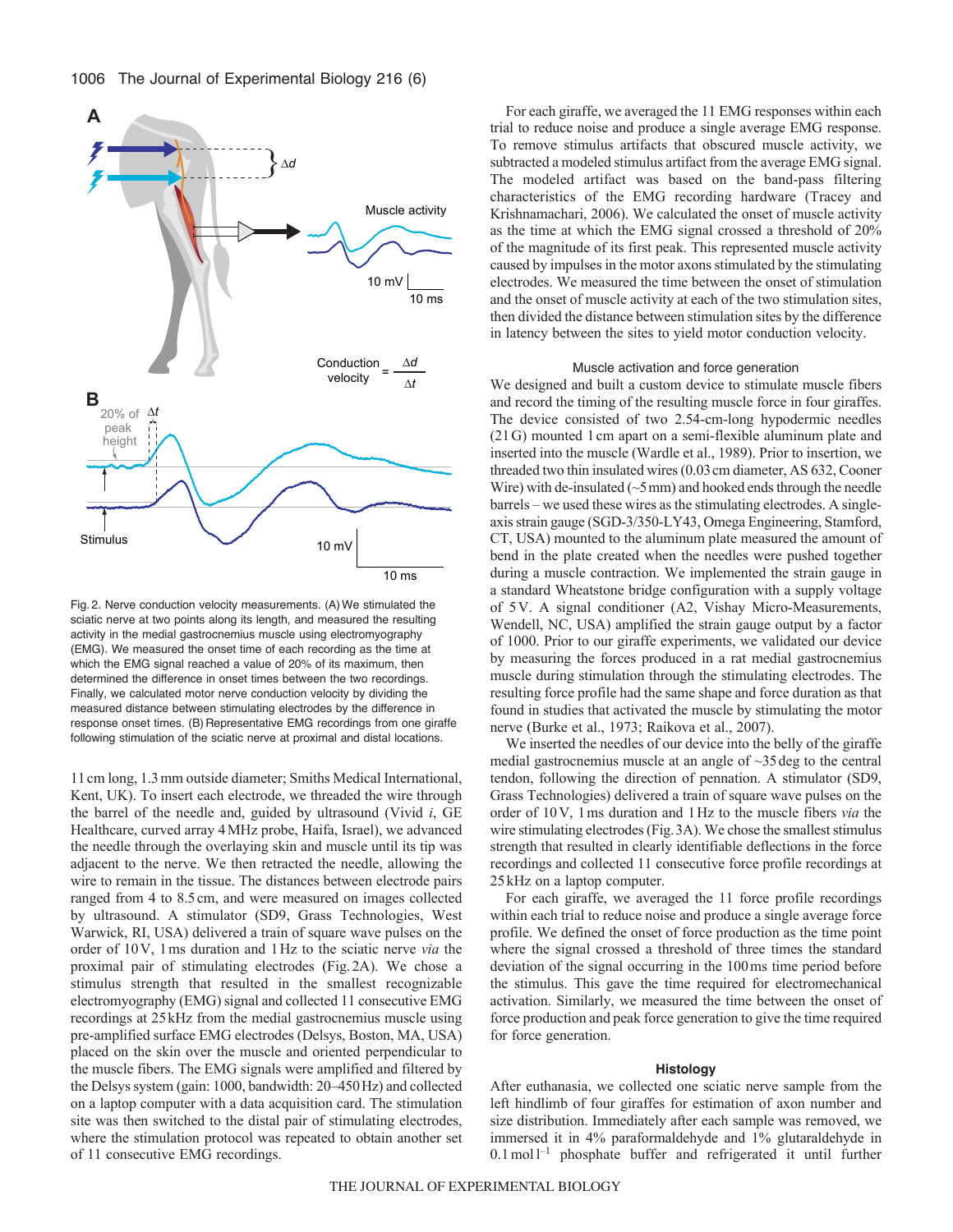

Fig. 3. Muscle force measurements. (A) We directly stimulated the medial gastrocnemius muscle and measured the force profile of the resulting muscle twitch using a force transducer inserted into the muscle between the stimulation electrodes. We determined the onset time of muscle force as the time at which the force signal reached a value of three standard deviations above the baseline noise, calculated over 100 ms before the stimulus. Finally, we calculated electromechanical delay as the time between muscle stimulation and force onset, and force generation delay as the time between force onset and the production of peak muscle force. (B) Representative force recording from one giraffe following direct stimulation of the muscle.

processing. We stained the fixed nerves with 2% osmium tetroxide, and then dehydrated them in ascending grades of ethanol. We embedded the dehydrated nerves in plastic, polished transverse sections of each nerve and secured the nerves to stubs that were then coated with carbon in preparation for scanning electron microscopy. A scanning electron microscope (Strata DualBeam 235, FEI Company, Hillsboro, OR, USA) imaged the nerves at a magnification of  $\sim$  50 using a secondary electron detector. It was necessary for us to take multiple images to cover the entire crosssection of one nerve; the images were stitched together using a custom-written MATLAB program (R 2007a, The MathWorks, Natick, MA, USA) to give mosaics showing the whole nerve (More et al., 2011) (Fig.4A).

Because of the large number of fascicles in the nerves, we were not able to analyze each fascicle in detail. We therefore used established random sampling methods to select a subset of fascicles from each nerve for further analysis (Geuna et al., 2000). In order to obtain a sufficient sample of the total fibers within a nerve (Bronson et al., 1978; Mayhew and Sharma, 1984; Larsen, 1998) we selected seven fascicles from each nerve. The scanning electron microscope imaged each selected fascicle at a magnification of





Fig. 4. Nerve fiber number and size measurements. (A)Giraffe sciatic nerve samples were imaged using a scanning electron microscope. Many small images were combined to show the entire nerve cross-section; a representative nerve is shown here, with individual images separated by dark grey lines. (B)We randomly selected seven fascicles for detailed analysis, and obtained high-resolution images of each one by combining many smaller images; a representative fascicle, highlighted in red in A, is shown here, with individual images separated by dark grey lines. On each fascicle image, we measured the size of each nerve fiber and expressed it as the diameter of a circle with equivalent area. In total, we analyzed 28 fascicles from four sciatic nerve samples. (C) A histogram showing the sizes of all 15,559 fibers measured.

 $\sim$  1500 using a backscatter detector, and the resulting images were stitched together into mosaics showing one fascicle each (Fig.4B).

Custom-written and previously validated MATLAB software (More et al., 2011) automatically identified each myelinated axon in the fascicle mosaics. After we manually corrected any misidentified axons, the software automatically identified the myelin surrounding each axon and combined it with the axon area to determine the area of the nerve fiber. We expressed nerve fiber area as the diameter of a circle with equivalent area (Karnes et al., 1977). Finally, we estimated the total number of nerve fibers for each nerve by calculating the number of nerve fibers in the seven measured fascicles, dividing this value by the area of the measured fascicles, and then multiplying the result by the total area of all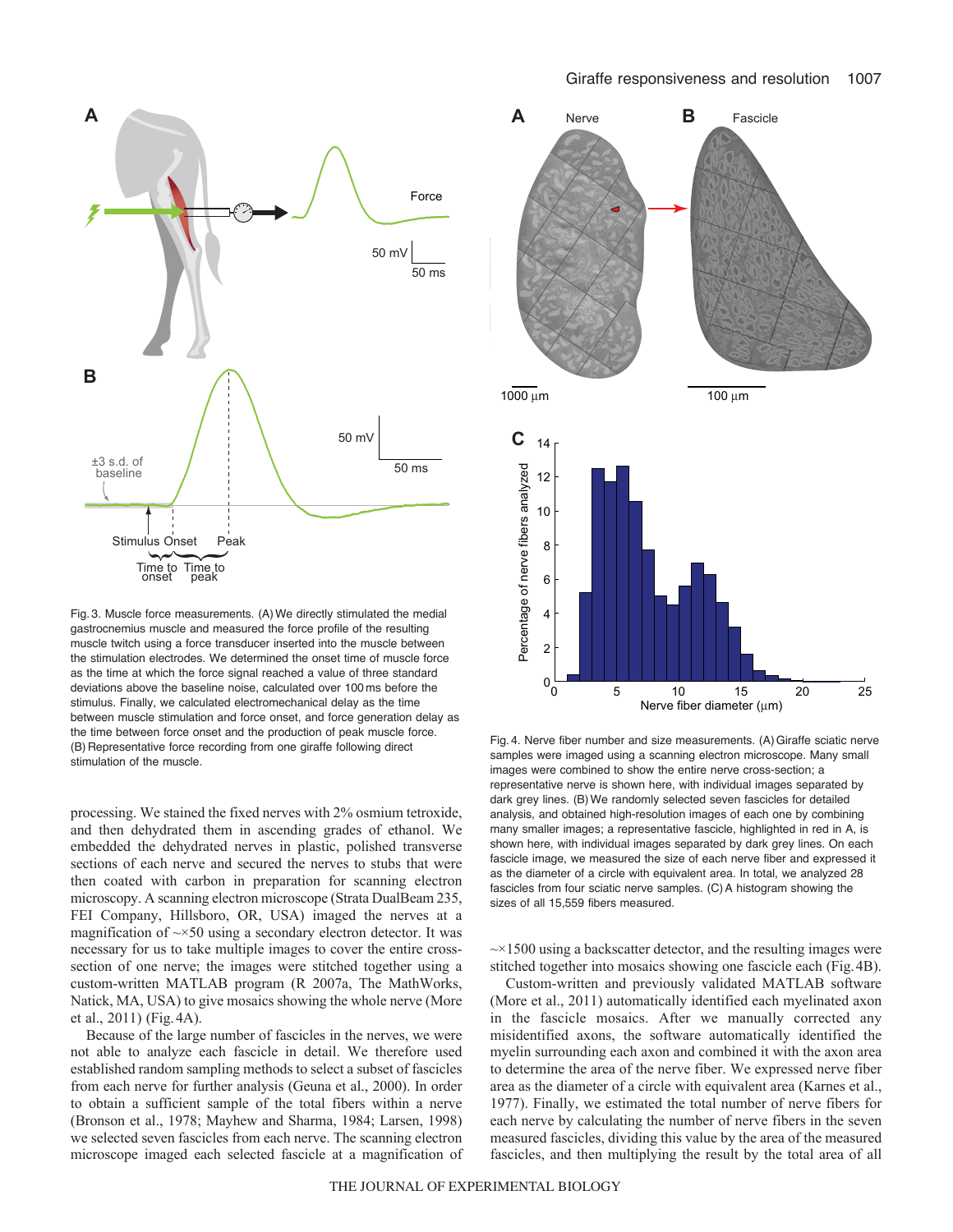fascicles in the nerve. We averaged the number of nerve fibers over all four giraffes to give representative data for the animals used in our study.

### **RESULTS**

We quantified three major sources of sensorimotor delay related to responsiveness – nerve conduction delay, electromechanical delay and force generation delay – and estimated the numbers and sizes of axons in the sciatic nerve as a measure of resolution. A summary of our results is given in Table1. Unless otherwise noted, all results reported in the text are given as means  $\pm$  s.d.

We measured motor nerve conduction velocity in four giraffes by electrically stimulating the sciatic nerve at two points and recording the resulting muscle activity in the medial gastrocnemius muscle. Fig.2B shows representative EMG recordings from one animal. The average nerve conduction velocity over all four giraffes was  $50.4 \pm 20.0 \,\mathrm{m\,s^{-1}}$ . While the most direct estimates of nerve conduction velocity are arrived at by comparing evoked potentials from two stimulating sites, estimates are also possible using only one stimulation site and measuring the nerve path length from stimulation site to recording electrodes relative to the time from stimulation to evoked potential. Considering estimates of conduction velocity using the latter method allowed us to estimate nerve conduction velocity including two additional giraffes where we were only able to successfully stimulate the nerve at one site. Using singlesite estimates gave very comparable nerve conduction velocities of  $52.0\pm14.0$  ms<sup>-1</sup>, based on our observed EMG onset times of ~6 ms and taking into account neuromuscular junction delay.

We measured electromechanical and force generation delays in four animals by electrically stimulating the medial gastrocnemius muscle directly and recording the force produced between the stimulation sites. Fig.3B shows a representative force recording from one animal, as well as the two delays that we measured. On average, electromechanical delay as determined by the time from stimulus to the onset of force production was  $13.4 \pm 1.4$  ms, and force generation delay as determined by the time from force onset to peak force was  $45.9 \pm 10.7$  ms.

We measured a total of 15,559 nerve fibers from 28 fascicles in the sciatic nerves of four giraffes. Images showing a typical nerve and fascicle are shown in Fig.4A and 4B, respectively. On average, we analyzed 3890±631 fibers per nerve. A histogram showing the sizes of all fibers measured is shown in Fig.4C, and demonstrates a markedly bimodal distribution with peaks at 5 and 12μm. The smallest and largest fibers had diameters of 0.3 and 23 μm, respectively. The bimodal size distribution was often strikingly apparent within individual fascicles, with clear populations of large and small nerve fibers but very few with mid-range sizes. Approximately one-third of the fascicles had unimodal and positively skewed nerve fiber size distributions, with peaks at  $4-5 \mu$ m. While the number of fascicles per nerve varied (228 $\pm$ 59 fascicles per nerve) the size of the fascicles was even more variable, with each fascicle containing between 125 and 1250 nerve fibers (mean=556±305 nerve fibers). However, taking fascicle area into account and extrapolating our sampled fiber counts to whole-nerve values resulted in a relatively consistent estimate of 106,697±7778 nerve fibers in the sciatic nerve.

## **DISCUSSION**

Our results show that the nerve conduction velocity of the giraffe is similar to that of other mammals with similar mass. Based on previous comparisons of nerve conduction velocities across a range of animal sizes, an animal of the giraffe's mass is expected to have a maximum nerve conduction velocity of  $83 \pm 13 \text{ m s}^{-1}$  (mean  $\pm$ s.e.m.) (More et al., 2010). This expected value is within the variability of our measured data  $(50.4 \pm 20.0 \text{ m s}^{-1})$ . One can also roughly estimate maximum nerve conduction velocity based on established correlations with nerve fiber diameter. In myelinated fibers, conduction velocity is approximately  $6 \text{ ms}^{-1}$  faster per micrometer gained in fiber diameter (Hursh, 1939). Averaging the 95th percentile fiber diameter for each of the four animals in which fiber diameter were measured yields a mean of 14.2±0.9μm, and thus an estimated maximum nerve conduction velocity of  $85 \text{ ms}^{-1}$ – a value higher than our measured conduction velocities, but almost the same as that predicted based on trends seen in other animals. We suspect the difference between our measured and estimated values is due to testing only the conduction velocity of nerve fibres supplying the medial gastrocnemius, as well as the large size of the giraffe sciatic nerve resulting in only a subpopulation of the nerve's axons being depolarized past their threshold for generating action potentials. Irrespective of whether the best estimate of conduction velocity is determined from our electrophysiology or histology measurements, the giraffe's conduction velocity, like that of other large animals, is not sufficiently high to maintain nerve conduction delay relative to smaller animals. For example, in order to have the same absolute delays as a rat, which has an average nerve conduction velocity of  $59.4 \text{ m s}^{-1}$  (More et al., 2010), the giraffe would require a nerve conduction velocity of  $650 \text{ms}^{-1}$  and therefore fiber diameters that were almost eight times the largest we measured (based on the 95th percentile diameter). Even if nerve conduction delays scaled with movement time, to have the same relative delay as a rat, the giraffe would still require a nerve conduction velocity of  $200 \text{ m s}^{-1}$ , and nerve fiber diameters that were almost 2.5 times the largest we measured.

Our measured nerve conduction velocity is from motor rather than sensory nerve fibers. It is possible to measure sensory nerve conduction velocity by electrically stimulating sensory nerve fibers, which in turn activate motor nerve fibers and cause muscle contraction – this is termed the Hoffmann reflex (H-reflex) (Misiaszek, 2003). Although we tried to make these measurements in eight giraffes, we were largely unsuccessful. This could have been due to a number of reasons, including lack of background muscle activity in the anesthetized animals or reflex suppression due to anesthetic. Fortunately, we were able to generate H-reflexes in one giraffe. In this animal, we evoked H-reflexes from each of the stimulation electrodes and divided the distance between the stimulation sites by the difference in onset timing of the H-wave to yield sensory conduction velocity (Misiaszek, 2003). From these measures, our best estimate of sensory conduction velocity was  $56.3 \text{ m s}^{-1}$ , which is very close to the giraffe's motor conduction velocity. This estimation may suggest that sensory conduction velocity is not appreciably larger than motor conduction velocity in the giraffe, a conclusion that would be consistent with the similarity of sensory and motor conduction velocities measured over several species (Stanley, 1981; More et al., 2010).

The most massive giraffes and elephants have leg lengths of over 2m – the longest of any living animal (Holdrege, 2005; Hutchinson, 2006). Consequently, among the longest nerve fibers in terrestrial mammals are those originating from the most distal sensors in giraffe legs, such as cutaneous receptors in the feet. We estimate a total conduction distance of 2.3m for these sensory fibers based on our leg length measurements (1.8m; Table1) and our estimated nerve length between the femoral head and spinal cord (0.5m). Using our measured motor conduction velocity as an approximation of sensory conduction velocity, we estimate that the conduction delay between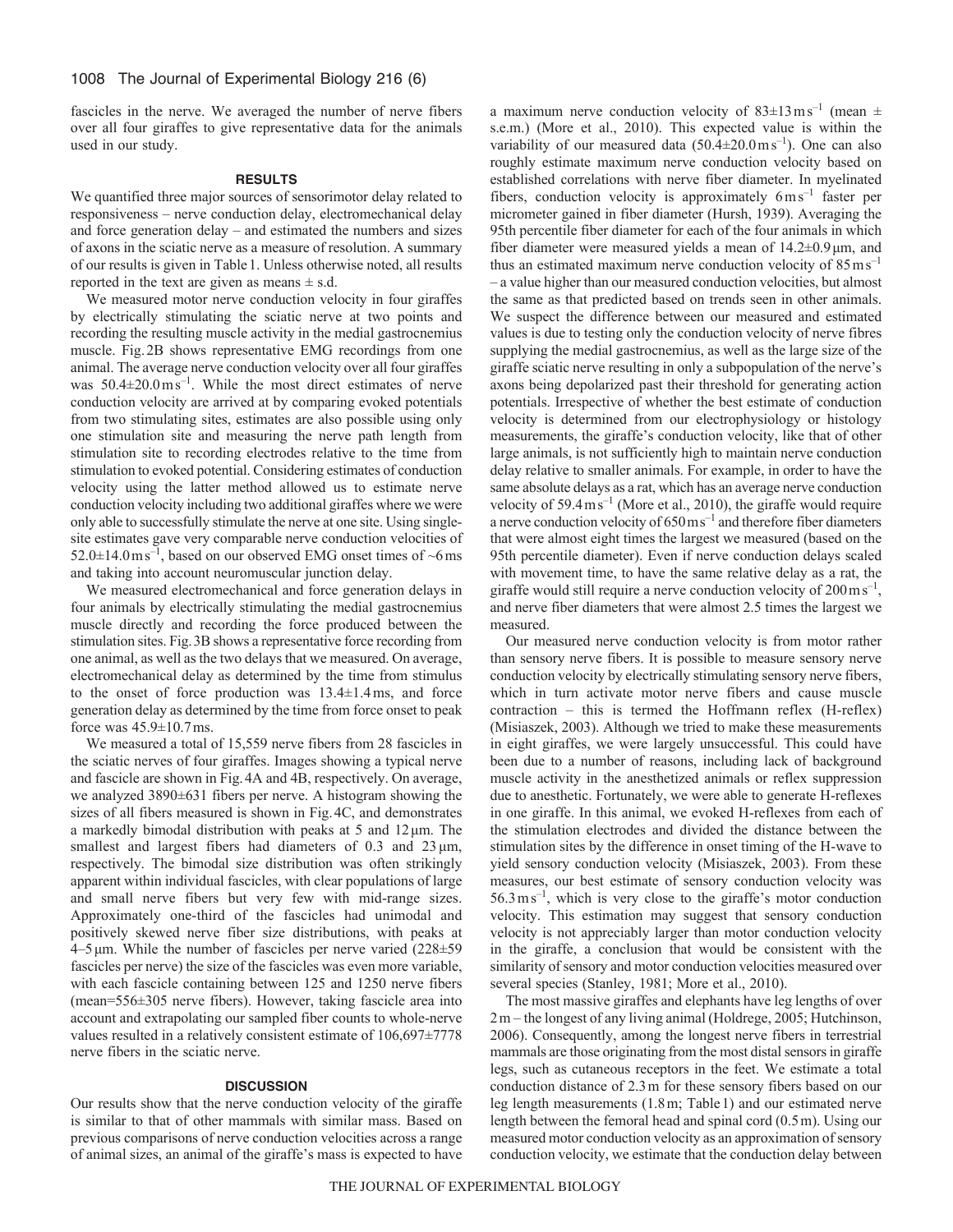



Fig. 5. Components of response time. The time required between an external stimulus and force production encompasses several sources of delay, here illustrated conceptually by combining our experimental results with data from the literature. We estimated values for sensing, synaptic and neuromuscular junction delays, and combined them with our measured values for conduction, electromechanical and force generation delays in the giraffe. These delays are considered in the context of the simple monosynaptic reflex pathway initiated by an external stimulus such as a tendon tap, and are superimposed on representative recordings of muscle electromyography (EMG) activity and force. Sensing, synaptic and neuromuscular junction delays contribute relatively little (a total of 4%) to the total response time in a large animal such as the giraffe, whereas electromechanical delay comprises 13% of this time. In contrast, total nerve conduction delay and force generation delay make up the majority of the time required to respond to a stimulus, comprising 38 and 45% of the total response time, respectively.

the foot and the spinal cord would be 46ms. Higher conduction velocities, such as our estimated maximum nerve conduction velocity of  $85 \text{ m s}^{-1}$ , would reduce this delay, whereas longer leg lengths, as would typically be found in giraffes older than those we tested, would increase the delay. Our estimated conduction delay, derived entirely from our measurements, lies in the middle of these two extremes. Because giraffes have relatively long legs and similar nerve conduction velocities compared with other animals of similar mass, conduction delay appears to be longer in giraffes than in any other terrestrial mammal.

Our results also indicate that electromechanical delay and force generation delay are longer in giraffes than in smaller animals. Though the shape of the force response curve in the giraffe was very similar to the shape observed in the rat during our force measurement pilot experiments, as well as those reported in other studies (Burke et al., 1973; Raikova et al., 2007), the measured delays were longer. We measured an electromechanical delay that is approximately three times the length of the 4.5ms delay observed in the rat. Although the scaling relationship for electromechanical delay is not yet known, this finding suggests that it may be longer in larger animals. Furthermore, the measured force generation delay is approximately 46% larger than the 31.5ms delay observed in the rat, suggesting that force generation delay also increases with animal size. This is consistent with measured decreases in muscle fiber shortening velocity with increasing animal size (Rome et al., 1990; Toniolo et al., 2004). These size comparisons should be taken as tentative until these measurements are made using consistent methodology in animals spanning a wide size range.

Our measured sensorimotor delays allow us to estimate how quickly a giraffe can respond to changes in its environment, such as uneven terrain. For example, if we consider a discrete external stimulus such as a tendon tap on the medial gastrocnemius tendon, which elicits a simple reflex arc, we estimate that the giraffe would have a total response time of  $\sim$ 100 ms. A total of  $\sim$ 4% of this time would be taken up by sensing, synaptic and neuromuscular junction delays, while 16% would comprise motor nerve conduction delay, 22% would comprise sensory nerve conduction delay, 13% would comprise electromechanical delay and the final  $\sim$ 45% would comprise force generation delay (Fig. 5). This time delay is not insignificant as it is almost half of the  $\sim$ 210 ms stance phase of the giraffe's galloping gait, calculated from their average observed stride frequency and average duty factor (Alexander et al., 1977). Given the very long necks of giraffes, it is interesting to estimate how long it will take for a signal to reach the brain. To do so, we assumed that the conduction velocity for corticospinal tract neurons is similar to what we have measured for peripheral nerve conduction velocity – an assumption that appears to hold for humans and some other animals (Elger et al., 1977; Janzen et al., 1977; Boyd et al., 1986; Koh and Eyre, 1988). In the giraffes studied, the distance from the lumbar spinal cord to brain was 1.8 m, equating to a conduction delay of  $\sim$ 58 ms between stimulation of the tendon receptors and arrival of the resulting signal at the brain. Total conduction delay from the tendon receptors to the brain (a distance of ~2.9m in the giraffes studied) and back to the muscle (a distance of  $\sim$ 2.6m in the giraffes studied) would take 109ms, which is over half of the stance phase during galloping. Because other sources of sensorimotor delay would only serve to increase response time, this suggests that giraffes must rely on spinal reflexes, rather than long-loop or other brainmediated reflexes, to respond to stimuli within the time their foot is on the ground.

While the scaling relationship for nerve fiber number is not yet known, our estimate of the total number of nerve fibers in the giraffe's sciatic nerve is comparable with trends seen across other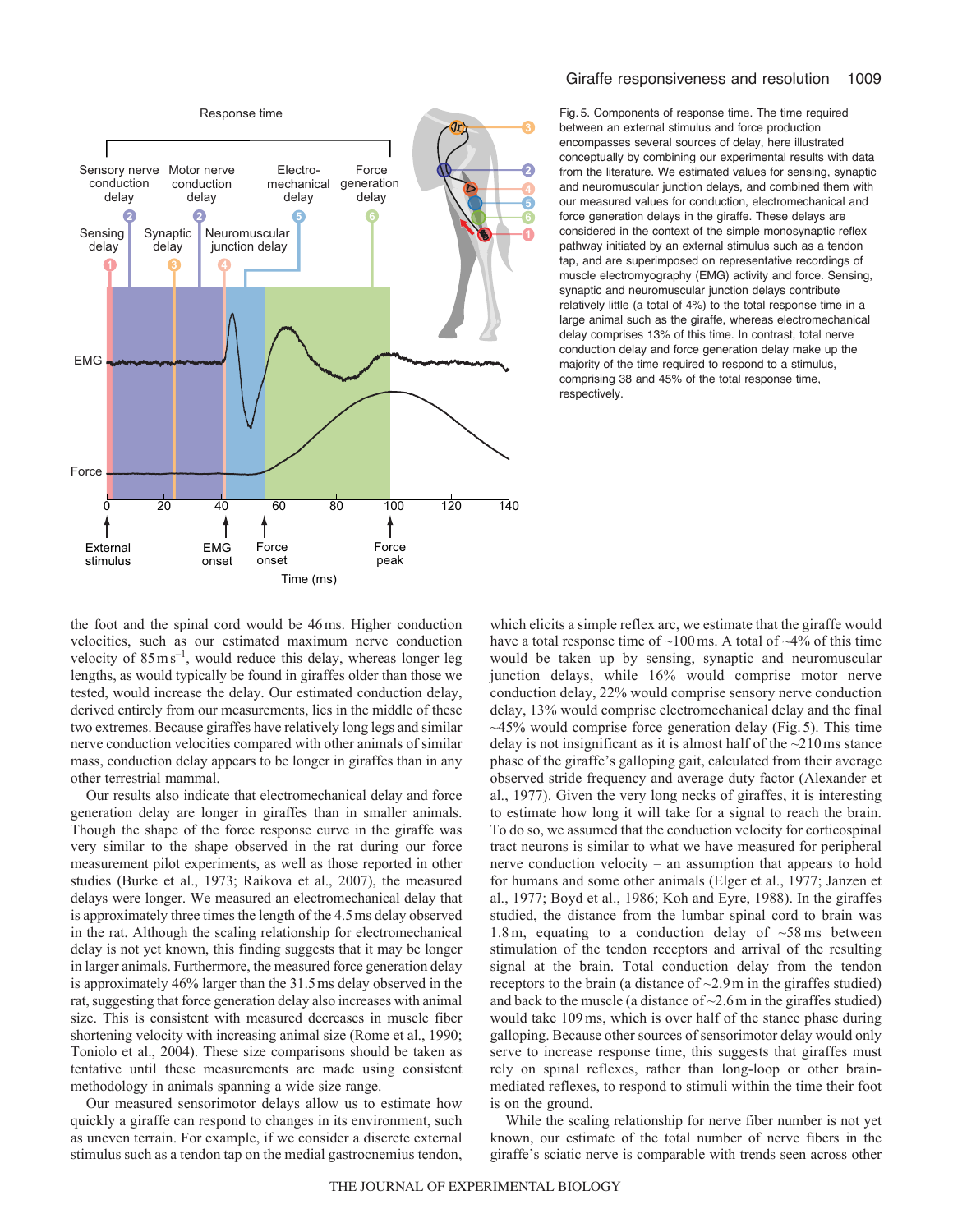## 1010 The Journal of Experimental Biology 216 (6)

mammals. One study reports that myelinated nerve fibers in five mammalian species increase from approximately 4000 to 23,500 over the 250-fold increase in mass from mouse to dog (Schnepp et al., 1971). If giraffes followed this trend, we would expect them to have just over 100,000 nerve fibers – a number fairly close to what we estimate in this study. Still, the giraffe and other large animals seem constrained to have a low resolution relative to smaller animals because these measured increases in nerve fiber number with body size do not scale with higher powers of body lengths, such as body surface area or volume. In order for the giraffe to have the same number of nerve fibers per unit mass as a smaller animal, such as a rat (More et al., 2011), it would need to have over 5.6 million myelinated nerve fibers in its sciatic nerve – over 50 times more than what we observed. If the scaling of nerve fiber number was relative to body surface area rather than mass, the number of myelinated nerve fibers required by the giraffe would be over 0.65 million, which is still over six times more than we observed. The clearly bimodal size distribution of myelinated nerve fibers in the giraffe nerve is strikingly similar to that found in nerves of humans and other animals (Gasser and Grundfest, 1939; Bronson et al., 1978; Torch et al., 1989). While this bimodal nerve fiber distribution is true across the whole nerve as well as within most fascicles, some fascicles exhibit a unimodal distribution with a single peak at the lower end of the size range. The reasons for this variation in distribution type between fascicles are unclear, but may reflect somatotopic organization, with nerve fibers in fascicles running to different parts of the body having different size distributions. For example, it is intriguing to speculate that the fascicles with distinctly bimodal distributions innervate distal tissue, dedicating the large and fast nerve fibers to govern behaviors that require high responsiveness (analogous to the giant neurons that coordinate escape responses in invertebrates and fish) and dedicating the small nerve fibers to preserving high resolution. However, as it is not yet known to what degree somatotopic organization occurs in more proximal peripheral nerves such as the sciatic nerve (Stewart, 2003), this possibility remains uncertain.

There were several limitations to this study in addition to the previously mentioned effects of anesthesia. First, we performed all muscle measurements on the medial gastrocnemius muscle, which is located relatively close to the giraffe's torso. Aware of this limitation, we purposely chose to study this muscle because it is the most distal large muscle in the hindlimb and is widely studied in other animals, facilitating comparison of our results across species. Second, when measuring images of nerve fibers, we found that small fibers were often blurry and difficult to identify or distinguish from one another. We attribute this to minor degradation caused during the time taken for fixative to penetrate our large samples, as well as to limits of the imaging resolution of our samples with our microscope. This was not a large effect – we estimate that we may have missed identifying ~3% of myelinated nerve fibers because of this blurring.

In summary, we found that nerve conduction velocity, electromechanical delay, force generation delay and nerve fiber number in giraffes are broadly comparable to those of other animals based on measured trends with size. In comparison to smaller animals, both giraffes and other large animals must contend not only with relatively long sensorimotor delays, but also with more limited sensorimotor resolution. Because of their unconventional leg length, giraffes may experience even longer delays than other animals of the same mass when sensing distal cutaneous stimuli. Although increasing mass or height must certainly have its advantages, our results demonstrate that both these changes bring challenges.

Giraffes are less able to precisely and accurately sense and respond to stimuli using feedback alone, particularly when moving quickly. This suggests that giraffes may require additional compensatory mechanisms, such as sensorimotor prediction, for more effective sensorimotor control.

#### **ACKNOWLEDGEMENTS**

We thank the DaGiR research team for help with fieldwork, the staff at Wildlife Assignments International for aid with tissue transportation, and Chris van der Merwe and Alan Hall for assistance with nerve processing. In addition, we thank Winnie Enns, Michelle Scheier and Eli Gibson for assistance with analysis of nerve images, and James Wakeling for assistance with the muscle force experiments and data analysis.

#### **FUNDING**

This work was supported by Aarhus University, The Danish Research Council and Aarhus Universityhospital, Skejby; by a Simon Fraser University Graduate Research Travel Award, a Simon Fraser University Travel and Minor Research Award, an American Society of Mammalogists Grant-in-Aid of Research and a Society for Integrative and Comparative Biology Grant in Aid of Research to H.L.M.; by a Company of Biologists Travelling Fellowship to S.M.O.; and by a Michael Smith Foundation for Health Research Scholar Award, a Canadian Institutes of Health Research New Investigator Award and a Natural Sciences and Engineering Research Council of Canada Discovery Grant to J.M.D.

#### **REFERENCES**

- **Alexander, R. M.** (2002). Stability and manoeuvrability of terrestrial vertebrates. *Integr. Comp. Biol.* **42**, 158-164.
- **Alexander, R. M., Langman, V. A. and Jayes, A. S.** (1977). Fast locomotion of some African ungulates. *J. Zool.* **183**, 291-300.
- **Alexander, R. M., Jayes, A. S., Maloiy, G. M. O. and Wathuta, E. M.** (1979). Allometry of the limb bones of mammals from shrews (*Sorex*) to elephant (*Loxodonta*). *J. Zool.* **189**, 305-314.
- **Alexander, R. M., Jayes, A. S., Maloiy, G. M. O. and Wathuta, E. M.** (1981). Allometry of the leg muscles of mammals. *J. Zool.* **194**, 539-552.
- **Badlangana, N. L., Bhagwandin, A., Fuxe, K. and Manger, P. R.** (2007a). Distribution and morphology of putative catecholaminergic and serotonergic neurons in the medulla oblongata of a sub-adult giraffe, *Giraffa camelopardalis*. *J. Chem. Neuroanat.* **34**, 69-79.
- **Badlangana, N. L., Bhagwandin, A., Fuxe, K. and Manger, P. R.** (2007b). Observations on the giraffe central nervous system related to the corticospinal tract, motor cortex and spinal cord: what difference does a long neck make? *Neuroscience* **148**, 522-534.
- **Boyd, I. A. and Davey, M. R.** (1968). *Composition of Peripheral Nerves.* Edinburgh: E and S Livingstone.
- **Boyd, S. G., Rothwell, J. C., Cowan, J. M., Webb, P. J., Morley, T., Asselman, P. and Marsden, C. D.** (1986). A method of monitoring function in corticospinal pathways during scoliosis surgery with a note on motor conduction velocities. *J. Neurol. Neurosurg. Psychiatry* **49**, 251-257.
- **Bronson, R. T., Bishop, Y. and Hedley-Whyte, E. T.** (1978). A contribution to the electron microscopic morphometric analysis of peripheral nerve. *J. Comp. Neurol.* **178**, 177-185.
- **Burke, R. E., Levine, D. N., Tsairis, P. and Zajac, F. E., III** (1973). Physiological types and histochemical profiles in motor units of the cat gastrocnemius. *J. Physiol.* **234**, 723-748.
- **Burke, D., Gandevia, S. C. and McKeon, B.** (1983). The afferent volleys responsible for spinal proprioceptive reflexes in man. *J. Physiol.* **339**, 535-552.
- **Cameron, E. Z. and du Toit, J. T.** (2007). Winning by a neck: tall giraffes avoid competing with shorter browsers. *Am. Nat.* **169**, 130-135.
- **Datyner, N. B. and Gage, P. W.** (1980). Phasic secretion of acetylcholine at a
- mammalian neuromuscular junction. *J. Physiol.* **303**, 299-314. **Elger, C. E., Speckmann, E. J., Caspers, H. and Janzen, R. W.** (1977). Corticospinal connections in the rat. I. Monosynaptic and polysynaptic responses of cervical motoneurons to epicortical stimulation. *Exp. Brain Res.* **28**, 385-404.
- **Enoka, R. M.** (1995). Morphological features and activation patterns of motor units. *J. Clin. Neurophysiol.* **12**, 538-559.
- **Gans, C., Loeb, G. E. and Vree, F. D.** (1989). Architecture and consequent physiological properties of the semitendinosus muscle in domestic goats. *J. Morphol.* **199**, 287-297.
- **Gasser, H. S. and Grundfest, H.** (1939). Axon diameters in relation to the spike dimensions and the conduction velocity in mammalian A fibers. *Am. J. Physiol.* **127**, 393-414.
- **Geuna, S., Tos, P., Battiston, B. and Guglielmone, R.** (2000). Verification of the twodimensional disector, a method for the unbiased estimation of density and number of myelinated nerve fibers in peripheral nerves. *Ann. Anat.* **182**, 23-34.
- Harrison, D. F. N. (1981). Fibre size frequency in the recurrent laryngeal nerves of man and giraffe. *Acta Otolaryngol.* **91**, 383-389.
- **Hashizume, K., Kanda, K. and Burke, R. E.** (1988). Medial gastrocnemius motor nucleus in the rat: age-related changes in the number and size of motoneurons. *J. Comp. Neurol.* **269**, 425-430.
- **Heglund, N. C., Taylor, C. R. and McMahon, T. A.** (1974). Scaling stride frequency and gait to animal size: mice to horses. *Science* **186**, 1112-1113.